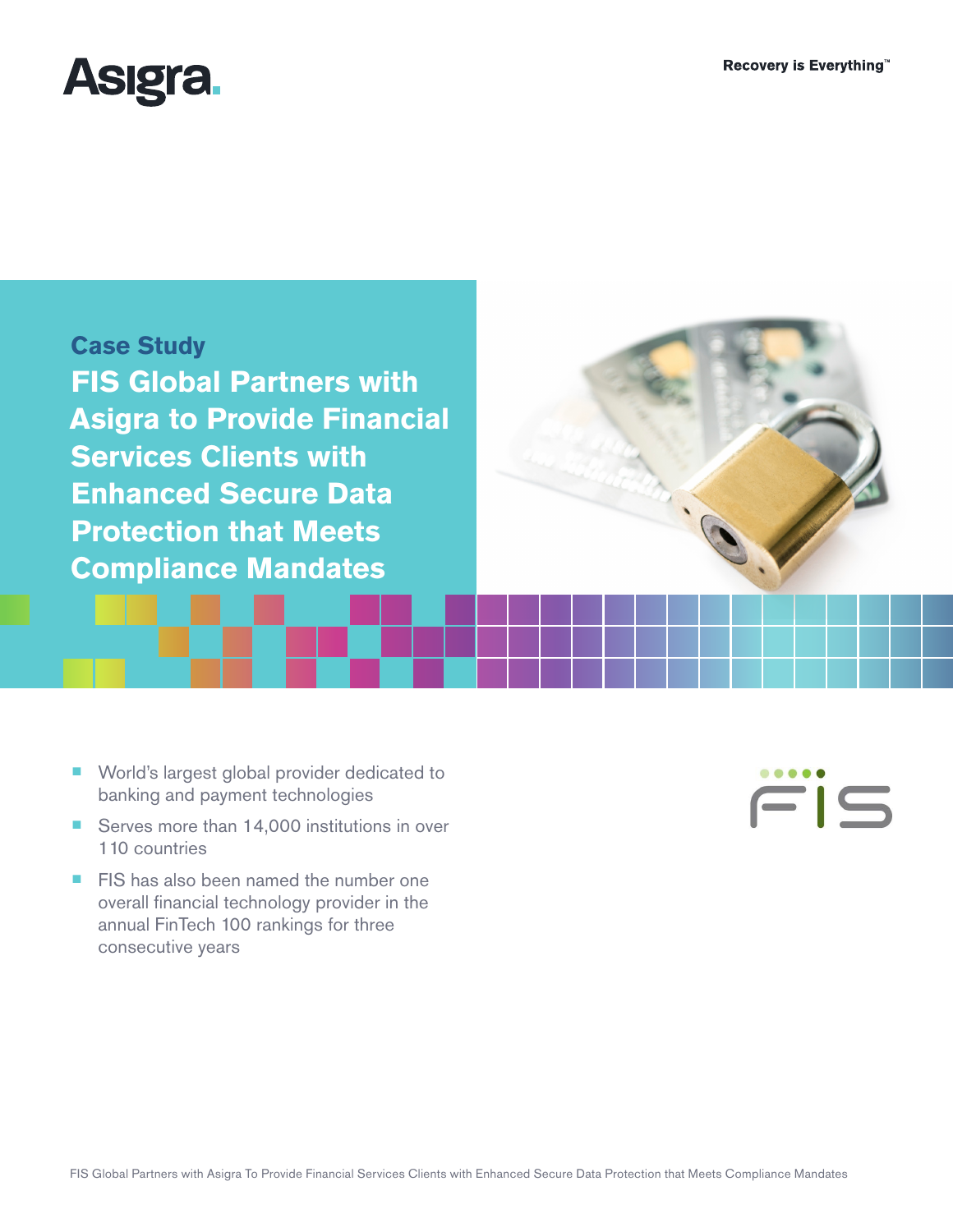Recovery is Everything"



### **SUMMARY**

FIS Global, the world's largest global provider of banking and payments technologies, partners with Asigra Inc. to provide the company's banking clients with a secure, reliable and compliant data recovery solution. The company makes it a priority to provide industry-leading solutions to its customers. When it comes to information security and access, Asigra is a key partner in ensuring compliance and data availability for their clients. To address customer requirements—particularly in light of the company's rapid growth—FIS Global needed a flexible, scalable backup and recovery solution. In 2012, the firm acquired ProNet Solutions a long-time Asigra Hybrid Partner adding cloud backup services to its service portfolio.

#### **CUSTOMER OVERVIEW**

Based in Jacksonville, Florida, financial technology provider FIS Global serves more than 14,000 customers in over 110 countries and has more than 37,000 employees worldwide. The FIS team holds leadership positions in payment processing and banking solutions, and offers software, services, and outsourcing of the technology that drives financial institutions. Focused on innovation, new product development, and enhancements, FIS Global strives to help clients worldwide address their business challenges by providing secure and reliable solutions for information security. With the rapid growth of the organization combined with stringent compliance regulations within the financial services market, FIS Global sought a secure, reliable backup solution to help its customers comply with regulatory mandates in the financial services sector while improving operational performance for its clients.

#### **BUSINESS SITUATION**

With a long history in the financial services space, FIS Global always placed a high value on safeguarding its clients' assets and data. But when the company experienced extremely rapid growth in a short time period, it needed a flexible, scalable solution for its data protection technology that would ensure fast and reliable backup and recovery without cumbersome management or time requirements.

Specifically, FIS Global required wide-scale data protection with the ability to service both clients with small capacity backup and recovery needs, and larger clients with capacity needs up to and exceeding 10TB. The company's goal was to increase its total addressable market with a robust, secure solution that would enable them to meet the needs of this diverse customer base.

**"As a financial services business, it is critical** that client data remains accessible and securely stored. Equally important is the ability to retain data over extended periods of time to meet compliance mandates. Because our business was growing so quickly, we needed to upgrade our backup service portfolio with an advanced solution. Asigra's cloud backup service provides a resilient clustered solution that enables us to meet the needs of customers large and small, increasing our total addressable market.<sup>77</sup>

**Glen DeGeare, Backup Engineer, FIS Global**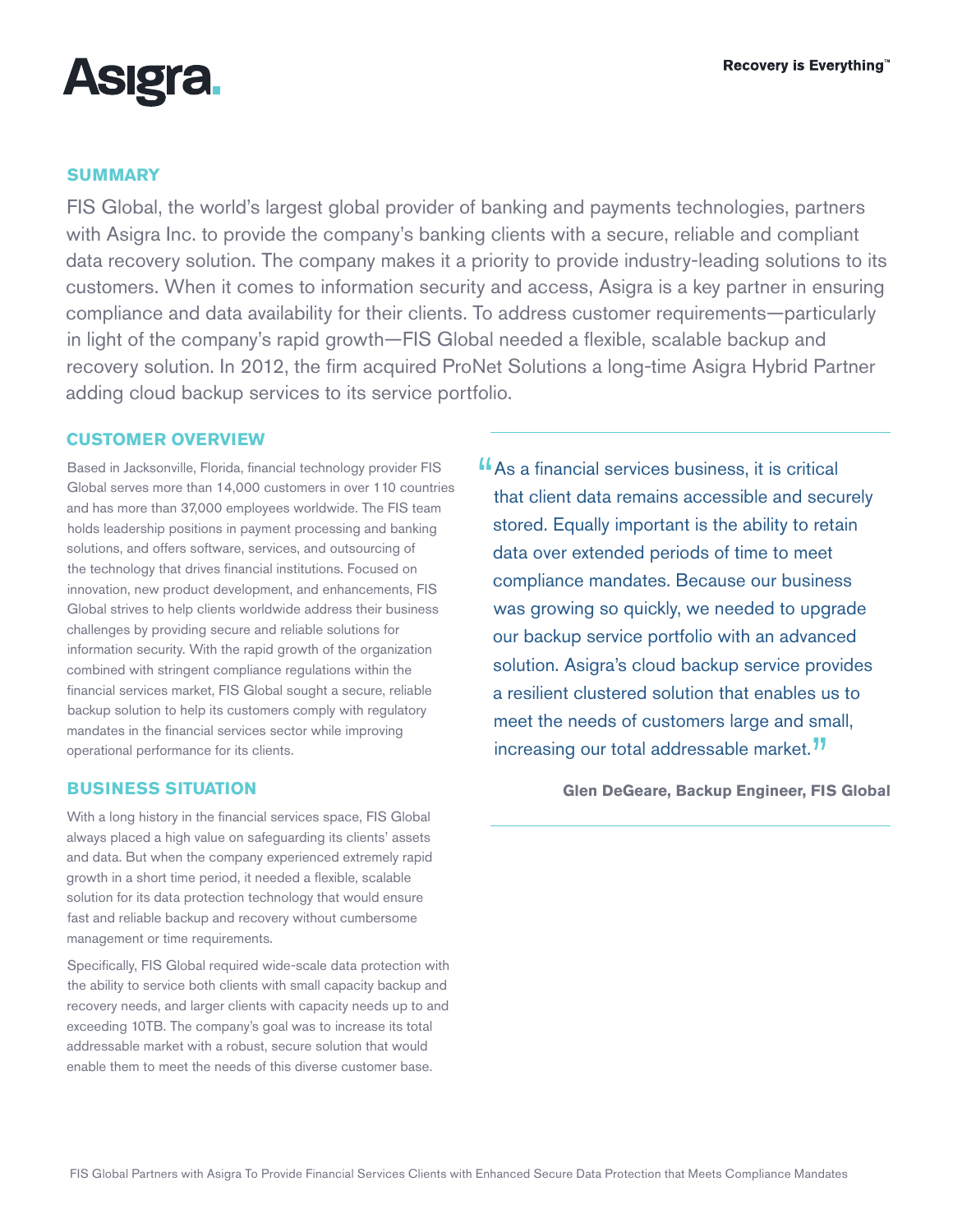

## **SOLUTION**

The Asigra-powered solution immediately provided support for both physical and virtual IT environments, as well as high-performance local and remote backup and recovery. The solution also gave FIS Global's customers peace of mind with the NIST FIPS 140-2 certification, and AES-256 encryption of data in-flight and at-rest. Using Asigra's comprehensive feature set, the solution additionally offered long-term data recoverability and the highest level of data security available to help the company's clients in the financial services industry meet strict compliance mandates.

FIS Global highlighted LAN Storage Discovery as another valuable feature of their cloud backup and recovery service powered by Asigra for helping its customers achieve cost savings. This feature allows FIS Global to conduct customizable data analysis on a per client basis, segmenting the data to identify which information can be stored for long-term data retention using less expensive storage.

The solution delivered by FIS Global is powered by Asigra Cloud Backup™ software, the industry's leading cloud-based data recovery software with over one million installations worldwide. The software is built for efficient operation and easily integrates with public, private, and hybrid cloud architectures. Asigra's agentless software architecture provides for simple deployment and hands-free management while providing advanced features that include global deduplication, automated mass deployment, autonomic healing, and validation restore capabilities.

"As we have grown our business with Asigra, we have come to appreciate the overall value of our partnership. The company is very responsive to our concerns and provides several venues for discourse, including a partner advisory council which meets regularly. Asigra's value beyond software also includes a dedicated partner development manager, enumerable opportunities and insight from the annual Cloud Backup Partner Summit and flexible training programs. This multi-dimensional support in sales, marketing and training is very complementary to their technology and reinforces our success.<sup>77</sup>

**Doug Hood, Chief Architect, FIS Global**

#### **ASIGRA CLOUD-BASED DATA RECOVERY DELIVERS**

- Single integrated solution for all data protection needs
- Policy-based protection based on the user's IT environment and recovery requirements
- Optimization of IT resources for enhanced utilization
- Data encryption that secures data in-flight and at-rest with full support of rigorous compliance requirements
- High-performance data recovery compared to tape.